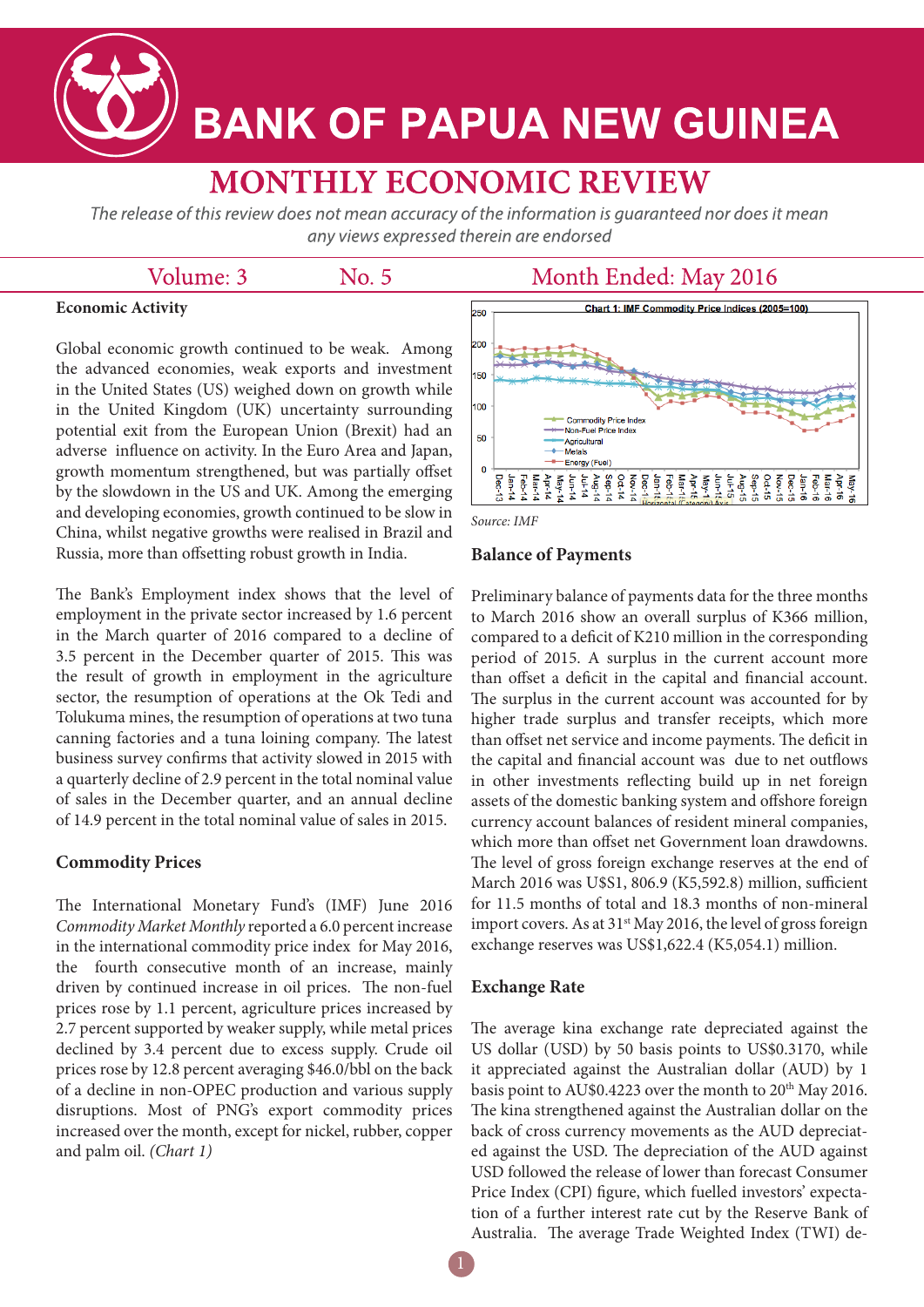creased by 1.1 percent to 30.67 over the month to 20th May 2016, reflecting the depreciation of kina against the USD and other major currencies, outweighing the gain on the AUD. *(Chart 2)*.



#### **Inflation**

Annual headline inflation as measured by Consumer Price Index (CPI) for March quarter 2016 was 6.5 percent, compared to 6.4 percent in the previous quarter. There were increases of 19 percent in the 'Alcoholic beverages, tobacco, and betelnut' expenditure group , 9.6 percent in 'Housing' , 8.8 percent in 'Health' , 7.4 percent in 'Restaurants & hotels' , 7.0 percent in 'Household Equipment' , 6.5 percent in 'Clothing and footwear', 5.9 percent in 'Food & Non-Alcoholic Beverages' , and 0.2 percent in 'Communications', while the 'Education' expenditure group recorded no change in the quarter. These more than offset declines of 0.5 percent in Transportation' , 0.3 percent in 'Recreation' and 0.9 percent in 'Miscellaneous' expenditure groups..

Annual headline Retail Price Index (RPI) to April 2016 increased by 3.4 percent, compared to an increase of 0.8 percent to March 2015. The increase was due to a 4.7 percent increase in the 'Food' expenditure group, 3.8 percent in the 'Drinks, tobacco and betelnut' expenditure group, 3.5 percent in the "Medical and health care (exc. Hospital) and 3.1 percent in other goods. Annual RPI ex-seasonal and annual RPI ex-seasonal & fuel both increased by 1.5 percent and 2.0 percent, respectively. *(Chart 3)*



#### **Fiscal Operations**

Preliminary estimates of the fiscal operations of the National Government over the three months to March 2016 show an

overall deficit of K113.8 million, compared to a deficit of K405.1 million in the corresponding period of 2015. This represents 0.2 percent of nominal Gross Domestic Product (GDP). Total revenue, excluding foreign grants, during the March quarter of 2016 was K1,588.0 million, while total expenditure was K1,701.8 million. The budget deficit of K113.8 million was financed from both the net external and domestic sources of K72.7 million and K41.1 million, respectively.

#### **Domestic Interest rates & Monetary Aggregates**

Over the month to  $27<sup>th</sup>$  May 2016, the Central Bank Bill (CBB) rates for 28 day term remained at 1.11 percent, while there were no allocations on auction for the other terms in the final week of May 2016. At the Treasury bill (T-Bills) auction, interest rates for the 182-day and 364-day terms decline to 4.72 percent and 7.68 percent from 4.75 percent and 7.70 percent, respectively *(Chart 4)*. The Government did not offer bills in the shorter terms as it reached more than 70 percent of the budgeted Treasury bills for issuance. For the same period, the weighted average interest rates on wholesale deposits above K500, 000 showed mixed outcomes. The weighted average rates for the 30-day and 60-day terms increased to 1.53 percent and 0.39 percent from 1.06 percent and 0.37 percent, while rates for the 90-day and 180-day terms declined to 1.36 percent and 2.13 percent from 2.17 percent and 3.11 percent.



Broad money supply increased by 6.0 percent over the year to April 2016, compared to an increase of 7.9 percent over the corresponding period of 2015. This was driven by increases in credit to the public nonfinancial corporations, mainly State Owned Enterprises (SOEs), private sector and net claims on the Government, which outweighed a decline in net foreign assets of the banking system. Monetary base increased by 7.8 percent over the year to April 2016, compared to an increase of 22.1 percent over the corresponding period of 2015. This was due to increases in deposits of commercial banks at the Central Bank and currency in circulation.

Commercial bank lending extended to public non-financial corporations, other financial corporations and other resident sectors increased by K264.3 million to K11,990.0 million between December 2015 and week-ending  $27<sup>th</sup>$  May 2016. This mainly reflected advances to the Government,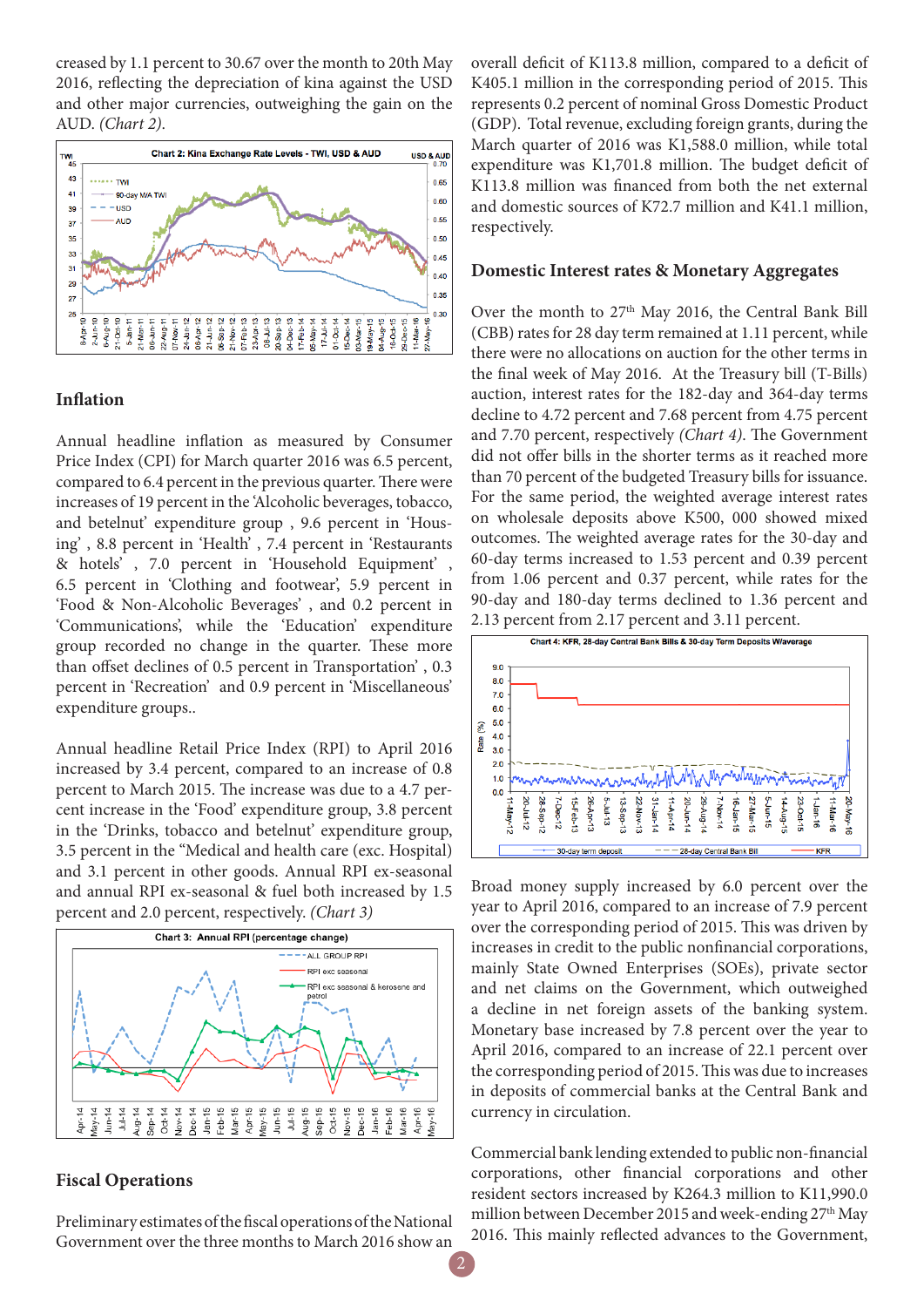petroleum and construction sectors. Over the year to 27th May 2016, the weekly average lending by banks increased by 10.2 percent to K11,427.1 million. Total commercial bank deposits decreased by K343.5 million to K19,934.2 million between December 2015 and week-ending 27th May 2016, reflecting withdrawals by the communication, retail, agriculture, fisheries, petroleum, transport and manufacturing sectors. Over the year to 20th May 2016,

the weekly average deposits increased by 4.4 percent to K19,932.2 million.

#### **Monetary Policy**

The Bank kept the policy signalling rate, the Kina Facility Rate (KFR), at 6.25 percent for the month of May.